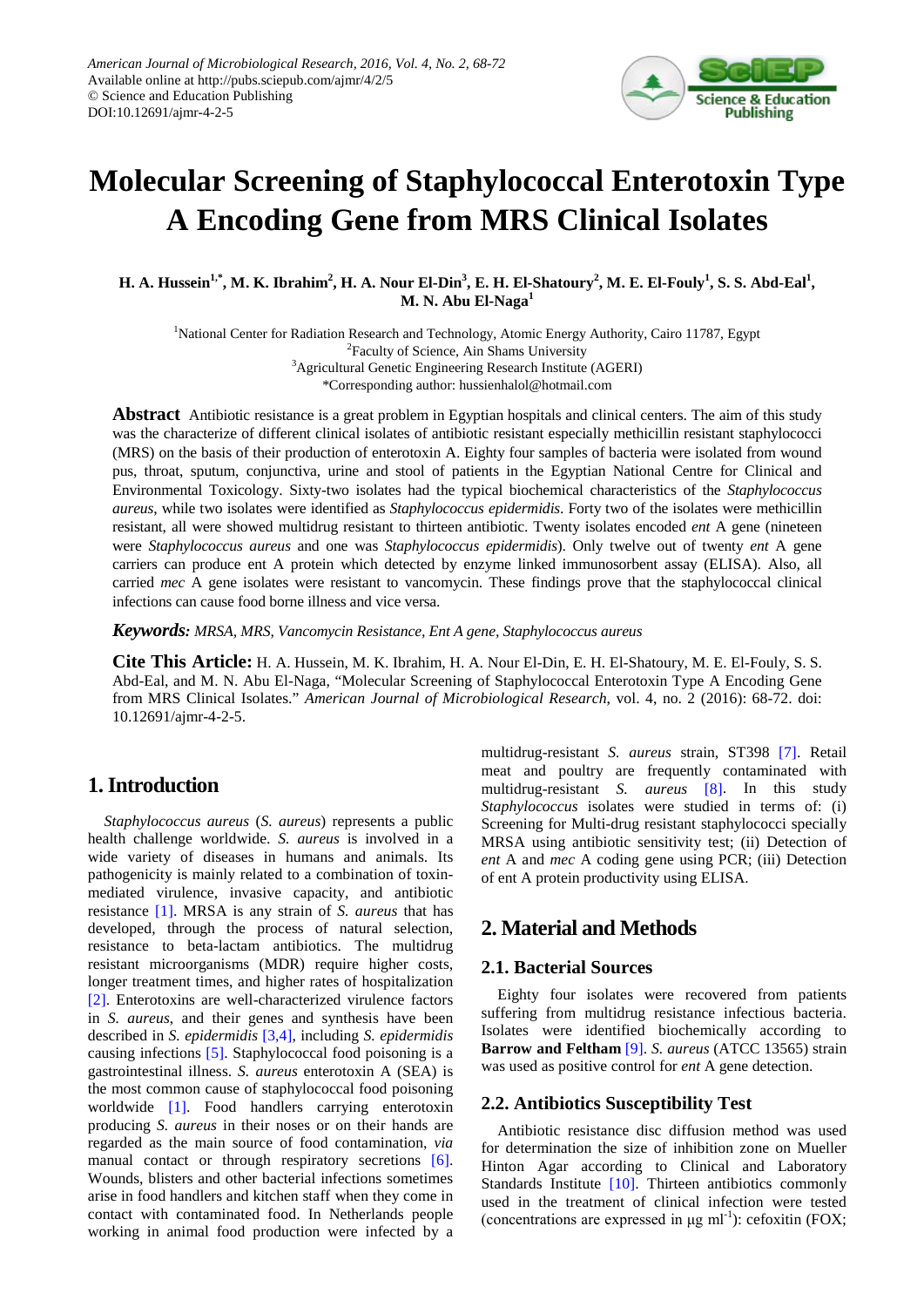30 ug), oxacillin (OX; 1 ug), Amoxicillin/Clavulanic acid (AMC; 30 ug) Vancomycin (VA; 30 ug), Amikacin (AN; 30 ug), Ampcillin (AP; 10 ug), Erythromycin (E; 15 ug), Gentamicin (GM; 10 ug), Rifampin (RA; 5 ug), Teicoplanin (TEC; 30 ug), Trimethoprim/Sulfamethoxazole (SXT; 25 ug), Chloramphenicol (CM; 30 ug) and Levofloxacin (LEV; 5 ug).

#### **2.3. DNA Extraction**

Total DNA was extracted from bacterial isolates cultured on nutrient agar medium, inoculated individually into brain heart infusion broth broth (BHI) and incubated at 37°C for 24h. The Gene Jet Genomic DNA purification kit (Thermo Scientific) was used for DNA extraction according to manufacturer's protocol, which consists of initial digestion of the staphylococcal cells with lysozyme (10 mg/ml) and proteinase K (20 mg/ml), 500  $\mu$ l of the extraction solution was added and the mixture was centrifuged (5000 g/1 min). The supernatant was transferred to Gene Jet Genomic DNA purification column and centrifuged (5000g/1 min). The eluent was discarded, and 500 μl of extraction solution was again added to the column. After centrifugation and disposal of the collected eluent, 500 μl of the wash solution was added to the column and the column was centrifuged at 2080g/min. The column was then transferred to a 1.5/ml tube and 200 μl Milli-Q water heated at 70°C was used for elution under centrifugation (5000 g/ min).

#### **2.4. PCR**

PCR was conducted in a volume of 50 µl containing, 1X reaction buffer with  $MgSO<sub>4</sub>$ , 200  $\mu$ M each dNTPs (dATP, dTTP, dCTP and dGTP), 0.4 pmol of each primer, 0.5 units of Taq DNA polymerase, template and  $d.d.H<sub>2</sub>O$ . PCR amplification was performed in a Perkin-Elmer (Gene Amp PCR System 2400) for 35 cycles after initial denaturation for 10 min at 95°C. Each cycle consisted of denaturation at 95°C for 35 sec, annealing at 55°C for 1 min and extension at 72°C for 1 min. The primer extension was extended to 7 min at 72°C in the final cycle. Two specific primers were used for *ent* A gene detection, Ent A (F): 5'AGCGAGAAAAGCGAAGAAATAAATGAA'3 and Ent A (R): 5' GCCATAACTCGTGTATAAGTATATG TCAAT'3. Also, the primer of *mec* A gene were Mec A (F):5'GTAGAAATGACTGAACGTCCGATAA'3 and Mec A (R):5'CCAATTCCACATTGTTTCGGTCTAA'3.

#### **2.5. Enterotoxin A production**

Staphylococcal enterotoxin was produced using the dialysis bag method described by **Donnelly** [\[3\],](#page-3-2) 30 to 40 cm dialysis bag (Cut-Off 12,000-16,000 MW, USA) previously washed with distilled water, closed at one end, filled with 50 ml of double-strength brain heart infusion broth (BHI), the other end closed. The bag was bend to a "U" shape and hanged in a 250 ml Erlenmeyer flask containing 18 ml of 0.02 M phosphate buffer pH 7.4 in 0.9% NaCl and autoclaved for 15 min at 121ºC. The flask was inoculated with *S. aureus* previously cultured in 5 ml BHI at  $37^{\circ}$ C/18 h. After incubation at  $37^{\circ}$ C, 200 rpm for 24 h, the buffer containing bacteria and toxin was centrifuged at 8000 g/ 10 min at 4ºC and the supernatants was used for enterotoxin detection.

#### **2.6. Enterotoxin A detection by ELISA**

The produced staphylococcal enterotoxin crud from isolates was tested for the presence of (SEA) by indirect ELISA [\[11\].](#page-4-6) 96-well ELISA plate (Corning, Lowell, MA, USA) were coated with 200 μl per well of rabbit polyclonal staphylococcal enterotoxin A antibody (SIGMA-ALDRICH, product CAT# S7656) specific to sea in coating buffer pH 9.6 (1 ul/ml), and then the plate was incubated overnight at 4°C. This was followed by washing four times (three min each) with washing phosphate buffer saline – Tween (PBS-T). The tested samples were prepared in a dilution of 1/10 ml sample buffer; pH 7.4 and then 200 μl were added per well, 2 wells per sample as replicates, followed by incubation overnight at 4°C. It is important to mention that to A1 well 200 μl of sample buffer were added to serve as a blank, the positive control represents the purchased ent A protein. After washing as mentioned before, Alkaline phosphatase-conjugate was added at a dilution of 1:3000 in conjugate buffer pH 7.4 (200 μl per well) and then incubated at 37 ºC for 3 h. After washing the substrate buffer at pH 9.8 prepared immediately before use and containing the p-nitro-phenyl-phosphate (substrate) at concentration of 0.75 mg/ml was added. 200 µl per well were added to each well. The plate was incubated at room temperature (RT) for 20-30 min. The reaction was stopped by adding 50 μl of 3M NaOH to each well. The ELISA values were determined at wavelength 405 nm using Bio-Rad ELISA Reader Model 3550.

## **3. Results**

#### **3.1. Isolation Source and Antibiotic Resistance**

Sixty four *Staphylococcus* isolates were derived from wound pus, throat, sputum, conjunctiva, urine and stool of patients suffering from clinical infections. 60.9 % of the isolates were recovered from wounds, 20.3 % from throat, 6.2 % from conjunctiva, 6.2 % from stool, 4.6 % from sputum and 1.5 % from urine. Sixty two isolates were biochemically identified as *S.aureus* and two was identified as *S. epidermidis*. Forty one *S. aureus* and one *S. epidermidis* out of the sixty two were found to be methicillin resistant as tested by cefoxitin (MRS). The methicillin resistant isolates were also tested against twelve commonly used antibiotics [\(Table](#page-2-0) 1). All methicillin resistant isolates were showed 100 % resistance to ampcillin, amoxicillin/clavulanic acid as well as cefoxitin, oxacillin, on the other hand, levofloxacin and teicoplanin only affected one isolate each. Moreover, gentamicin,, amikacin,, rifampin, chloramphenicol, erythromycin, trimethoprim/sulfamethoxazole affected on 9.5 %, 11.9 %, 14.2 %, 16.6 %, 19.0 % and 23.8 % of methicillin resistant isolates each respectively. Finally, 47% of the isolates were vancomycin resistant (VRSA).

#### **3.2. Enterotoxin A production**

The extracted DNA from the 64 staphylococci isolates were investigated for enterotoxin A (*ent* A) encoding gene by PCR alongside the reference strain as a control. [Figure 1](#page-2-1) shows the presence of the amplified products after agarose gel of twenty positive isolates from the 64 including the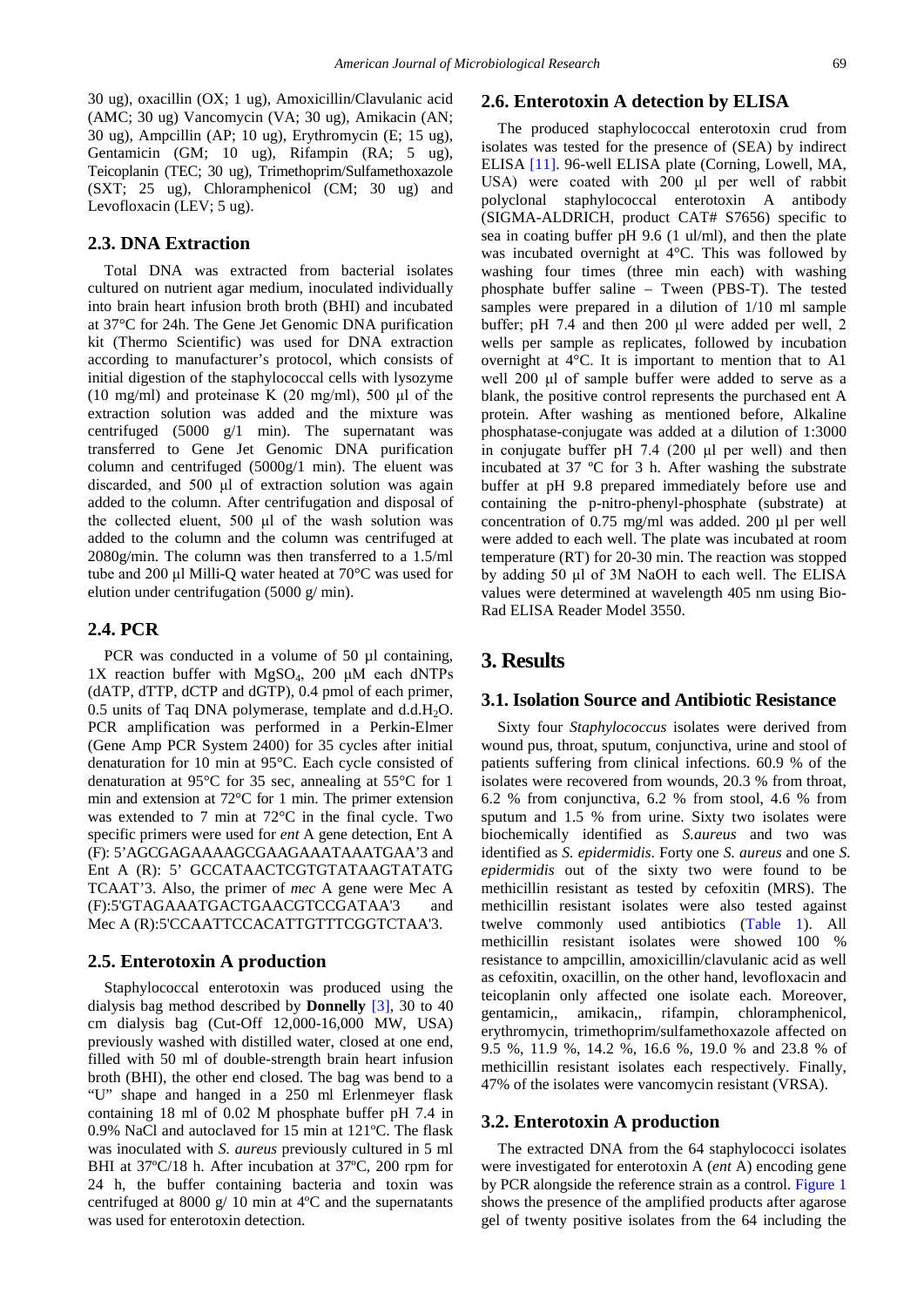reference strain. Nineteen bands were for *S.aueus* isolates and one band for *S.epidermidis* (No.52).

| Table 1. Multiple resistance patterns for MRSA S. aureus isolates to the most common antibiotics in Egypt. |  |
|------------------------------------------------------------------------------------------------------------|--|
|                                                                                                            |  |

<span id="page-2-0"></span>

| <b>Isolate</b> | Number of       | <b>Number of Resistant Isolates</b> |             |          |              |          |    |            |                        |    |            |             |           |            |
|----------------|-----------------|-------------------------------------|-------------|----------|--------------|----------|----|------------|------------------------|----|------------|-------------|-----------|------------|
| <b>Source</b>  | <b>Isolates</b> | <b>FOX</b>                          | OX          | AMC      | VA           | AN       | AP | E          | GM                     | RA | <b>TEC</b> | <b>SXT</b>  | <b>CM</b> | <b>LEV</b> |
| Wound          | 39              | 22                                  | 22          | 22       |              | 18       | 22 | 15         | 18                     | 19 | 21         | 17          | 16        | 22         |
| <b>Throat</b>  | 13              | 12                                  | 12          | 12       | <sub>(</sub> | 12       | 12 | 11         | 12                     | 10 | 12         | 11          | Q         | 10         |
| Conjunctiva    | 4               | 4                                   | 4           | $\Delta$ | ⌒            | ⊿        |    | 4          | $\mathbf{\mathcal{R}}$ |    | 4          | 3           | ⌒         |            |
| <b>Stool</b>   | 4               |                                     |             |          |              |          |    |            |                        |    |            |             |           |            |
| Urine          |                 |                                     |             |          |              | $\theta$ |    |            |                        |    |            |             |           |            |
| Sputum         |                 | $\sim$<br>J                         | $\sim$<br>∠ | $\sim$   | ◠            | $\sim$   |    | $\sqrt{2}$ | 3                      | κ  | $\sqrt{2}$ | $\sim$<br>∸ |           |            |
| <b>Total</b>   | 64              | 42                                  | 42          | 42       | 20           | 37       | 42 | 34         | 38                     | 36 | 41         | 32          | 35        | 41         |

**FOX;** Cefoxitin, **OX;** Oxacillin, **AMC;** Amoxicillin/Clavulanic acid, **VA;** Vancomycin, **AN;** Amikacin, **AP;** Ampcillin, **E;** Erythromycin, **GM;** Gentamicin, **RA;** Rifampin**, TEC;** Teicoplanin, **SXT;** Trimethoprim/Sulfamethoxazole**, CM;** Chloramphenicol, **LEV;** Levofloxacin.

<span id="page-2-1"></span>

**Figure 1.** PCR detection for staphylococcal *ent* A gene for positive samples on 1.5% agarose gel of PCR amplification of *ent* A genes, Lane 1; Marker (100 bp), Lane 2; Reference Strain, Lanes 3:17, 19 and 20; *S.aureus* and Lane 18; *S.epidermidis*)

#### **3.3. ELISA and PCR Detection**

The ELISA was used to confirm staphylococci enterotoxin production for the twenty *ent* A carrier gene isolates. Twelve isolates were to ent A protein producter, seven of were isolated from wound pus, three from throat, one from conjunctiva and one from urine. Whilst, eight isolates were negative for ent A protein production. Moreover, all of the 20 isolates were methicillin resistant, 13 of them were vancomycin resistance **(table 2)**. Agarose gel in figure (2) proved the existence of *mec* A gen within the 12 enterotoxin A positive isolates. Isolate no; 34 exhibited 2 bands during PCR amplification of *mec* A gene one is the target gene but the other is considered as an unspecific PCR (e.g for a pseudogene sharing same sequence but with a longer or shorter sequence). Or more possibly it can be an insertion or a deletion that is found at a heterozygous state.

| Table 2. Staphylococcal enterotoxin A detection using ELISA |                 |                            |                        |                       |                       |  |  |  |  |
|-------------------------------------------------------------|-----------------|----------------------------|------------------------|-----------------------|-----------------------|--|--|--|--|
| <b>Isolate Number</b>                                       | <b>Isolates</b> | <b>Source of Isolation</b> | <b>Ent A Detection</b> | <b>VRS</b> Resistance | <b>MRS</b> Resistance |  |  |  |  |
| Reference Strain                                            | S. aureus       | <b>ATCC 13565</b>          | $+$                    | S                     | S                     |  |  |  |  |
|                                                             | S. aureus       | Throat                     |                        | $\mathbb{R}$          | $\mathbb{R}$          |  |  |  |  |
| 8                                                           | S. aureus       | Wound pus                  | $+$                    | $\mathbb{R}$          | $\mathbb{R}$          |  |  |  |  |
| 18                                                          | S. aureus       | Conjunctiva                |                        | $\mathbb{R}$          | $\mathbb{R}$          |  |  |  |  |
| 19                                                          | S. aureus       | Conjunctiva                | $+$                    | $\mathbb{R}$          | $\mathbb{R}$          |  |  |  |  |
| 21                                                          | S. aureus       | Wound pus                  | $+$                    | $\mathbb{R}$          | $\mathbb{R}$          |  |  |  |  |
| 24                                                          | S. aureus       | Throat                     | $+$                    | $\mathbb{R}$          | $\mathbb{R}$          |  |  |  |  |
| 27                                                          | S. aureus       | Wound pus                  |                        | $\mathbb{R}$          | $\mathbb{R}$          |  |  |  |  |
| 30                                                          | S. aureus       | Wound pus                  | $+$                    | $\mathbb{R}$          | $\mathbb{R}$          |  |  |  |  |
| 33                                                          | S. aureus       | Throat                     | ٠                      | $\mathbb{R}$          | $\mathbb{R}$          |  |  |  |  |
| 34                                                          | S. aureus       | <b>Throat</b>              | $+$                    | S                     | $\mathbb{R}$          |  |  |  |  |
| 39                                                          | S. aureus       | Wound pus                  | ٠                      | S                     | $\mathbb{R}$          |  |  |  |  |
| 40                                                          | S. aureus       | Urine                      | $+$                    | $\mathbb{R}$          | $\mathbb{R}$          |  |  |  |  |
| 41                                                          | S. aureus       | Wound pus                  | $+$                    | $\mathbb{R}$          | $\mathbb{R}$          |  |  |  |  |
| 44                                                          | S. aureus       | Throat                     | ٠                      | S                     | $\mathbb{R}$          |  |  |  |  |
| 47                                                          | S. aureus       | Wound pus                  | $+$                    | S                     | $\mathbb{R}$          |  |  |  |  |
| 49                                                          | S. aureus       | Wound pus                  | $+$                    | S                     | $\mathbb{R}$          |  |  |  |  |
| 51                                                          | S. aureus       | Wound pus                  | $+$                    | S                     | $\mathbb{R}$          |  |  |  |  |
| 52                                                          | S.epidermidis   | Throat                     | $+$                    | S                     | $\mathbb{R}$          |  |  |  |  |
| 54                                                          | S. aureus       | Wound pus                  | ٠                      | $\mathbb{R}$          | $\mathbb{R}$          |  |  |  |  |
| 59                                                          | S. aureus       | Wound pus                  | ٠                      | $\mathbb{R}$          | $\mathbb{R}$          |  |  |  |  |
| Total                                                       | 19; S. aureus   | 20                         | 12                     | 13                    | 20                    |  |  |  |  |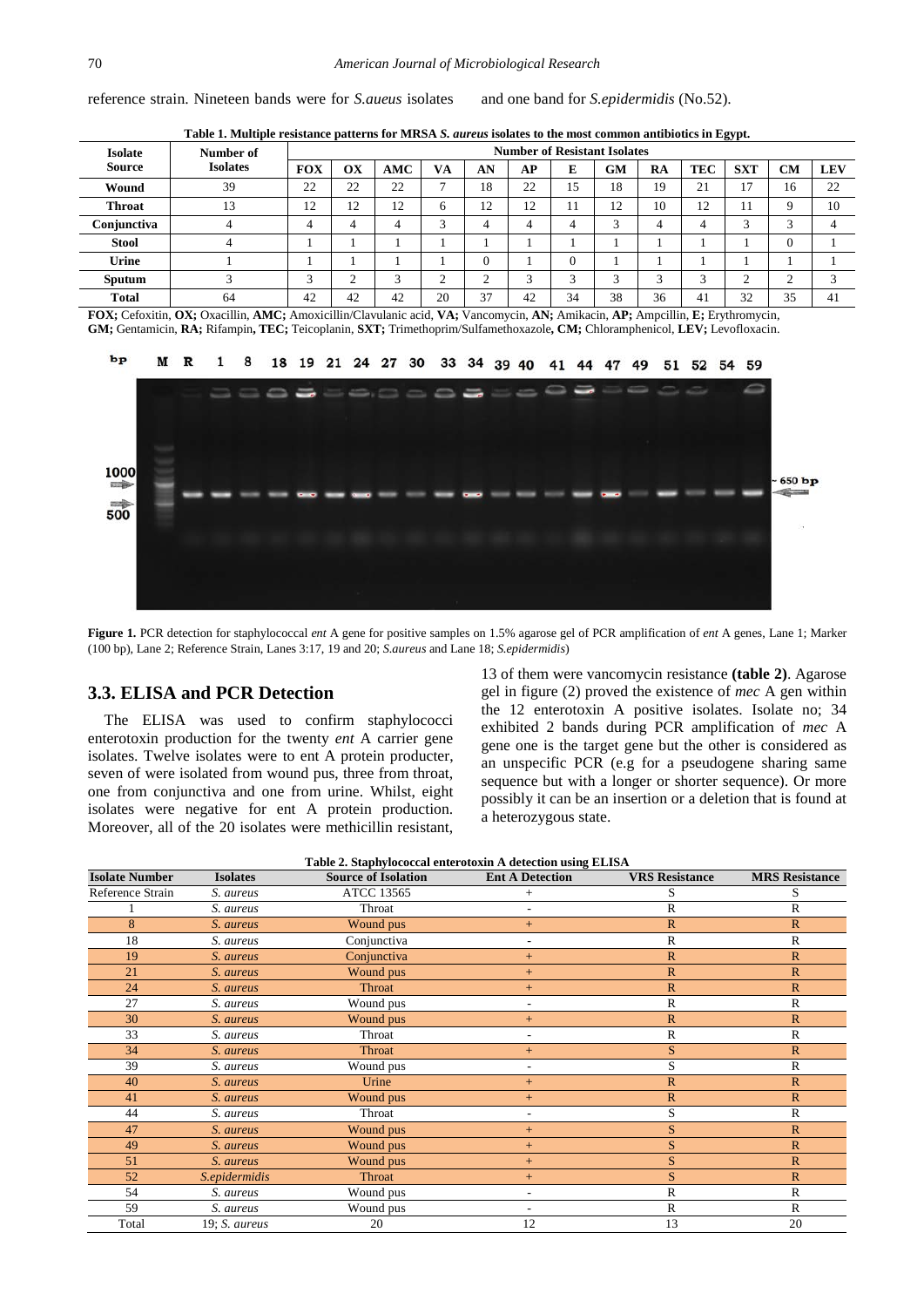

**Figure 2.** *Mec* A gene PCR image for 12 enterotoxin A producer isolates with 100 bp marker.

## **4. Discussion**

The pathogenicity of staphylococci depends on their ability for toxin production and antibiotic resistance. In the present study; the majority of *S.aureus* isolates were isolated from wound pus, throat, conjunctiva, stool and urine respectively. *S. aureus* most commonly colonises under the anterior nares. The nostrils, rest of the respiratory tract, open wounds, intravenous catheters, and the urinary tract can also be infected by *S.aureus* [\[12\].](#page-4-7) We found that 42 isolates (65.5 %) were methicillin resistant; the high MRSA percentage may be a result of mistreatment or unnecessary administration of antibiotic in Egypt. The inappropriate use of antibiotics can increase risk to patient safety, reduce the efficacy of these drugs and drive up avoidable healthcare costs [\[13\].](#page-4-8) Vancomycin-resistant *S. aureus* tend to be multidrug resistant against a large number of currently available antimicrobial agents, compromising treatment options and increasing the likelihood of inadequate antimicrobial therapy and increase in morbidity and mortality [\[14\].](#page-4-9) In the present study, VRS showed resistance to a wide range of antimicrobial agents. This may be due to the increased use of antibiotics in the intensive care units. Linezolid and quinupristin/dalfopristin were recently approved by the Food and Drug Administration and are antimicrobials with activity against glycopeptides-resistant Gram positive microorganisms such as VRSA [\[15\].](#page-4-10) The genetic mechanism of vancomycin resistance in VRSA is not well understood. Several genes have been proposed as being involved in certain clinical VRSA strains [\[16,17\].](#page-4-11) The experimental transfer of the *van* A gene cluster from *E. faecalis* to *S. aureus* [\[18\]](#page-4-12) has raised fears about the occurrence of such genetic transfer in clinical isolates of methicillin resistant *S. aureus*.The current study showed that cefoxitin and oxacillin had the strongest influence on the investigated isolates (42 isolates from the original 64), which reclassified theses isolates as MRSA. Cefoxitin is more sensitive for the detection of *mec* A-mediated resistance than oxacillin [\[19,20\].](#page-4-13) Other antibiotics investigated gave lower results when compared with those results of MRSA, for instance; 41 isolates were resistant to teicoplanin (belongs to glycopeptides) which represents 97% of MRSA, while; only 20 isolates were resistant to vancomycin (belongs to glycopeptides) which represents 47.6% of MRSA. Also, by the same way 85.6 % 88% and 90% of MRSA isolates were resistant to the following aminoglycosides antibiotics amikacin, rifampin, and

gentamicin, respectively. Whilst; 97% of them were resistant to the Levofloxacin (belongs to fluoroquinolone). Finally, most of MRSA isolates can be considered as multiple drug resistant. Pathogenesis of *S. aureus* is mainly related to a combination of toxin-mediated virulence, invasive capacity, and antibiotic resistance [\[1\].](#page-3-0) Also, 12 out of twenty isolates *ent* A gene mediated could produce ent A toxic protein. These 12 isolates also possess *mec* A gene which responsible for antibiotic resistance of *S. aureus [\[21\]](#page-4-14)*. Hyper production of β-lactamases which may lead to phenotypic expression of oxacillin resistance [\[4\].](#page-3-3) The spread of resistance depends in a subtle way on the rates of gene transfer and antibiotic inflow [\[22\].](#page-4-15) During cells replication high-frequency horizontal transfer pathogenicity island-encoded virulence factors, such as plasmids, bacteriophages. These pathogenicity islands carry genes for virulence determinants such toxins. fluoroquinolones and trimethoprim have also been implicated in similar DNA damage induction in staphylococci. These damage elements also play a crucial role in spreading antibiotic resistance and virulence genes among bacterial populations [\[21\].](#page-4-14) *Ent* A gene and *mec* A gene in *S. aureus* (MRSA) isolates in three different ovine milk/dairy product samples [\[23\].](#page-4-16) In conclusion, the results of this study showed the occurrence of MRS in Egypt. Also, this MRSA could produce ent A toxic protein. The increase of vancomycin resistance among MRSA and excessive use of antimicrobial agents have worsened the sensitivity, which call for further epidemiological studies.

## **Acknowledgments**

This work was supported financially by the Science and Technology Development Fund (STDF), Egypt, Grant No; 4405.

## **References**

- <span id="page-3-0"></span>[1] Argudín, M., Mendoza, M. & Rodicio, M, "Food poisoning and *Staphylococcus aureus* enterotoxins," *Toxins*. 2.1751-1773. 2010.
- <span id="page-3-1"></span>[2] Cosgrove, S. E, "The relationship between antimicrobial resistance and patient outcomes: mortality, length of hospital stay, and health care costs," Clini*. Infect. Dis*. 42:S82-S89. 2006.
- <span id="page-3-2"></span>[3] Donnelly, C. B., Leslie, J. E., Black, I. A. & Lewis, K. H, "Serological identification of enterotoxigenic staphylococci from cheese," *Appl. Microbiol*., 15, 1382-1387. 1967.
- <span id="page-3-3"></span>[4] Ghanwate, N., Thakare, P., Bhise, P.R. & Gawande, S. "Colorimetric method for rapid detection of Oxacillin resistance in